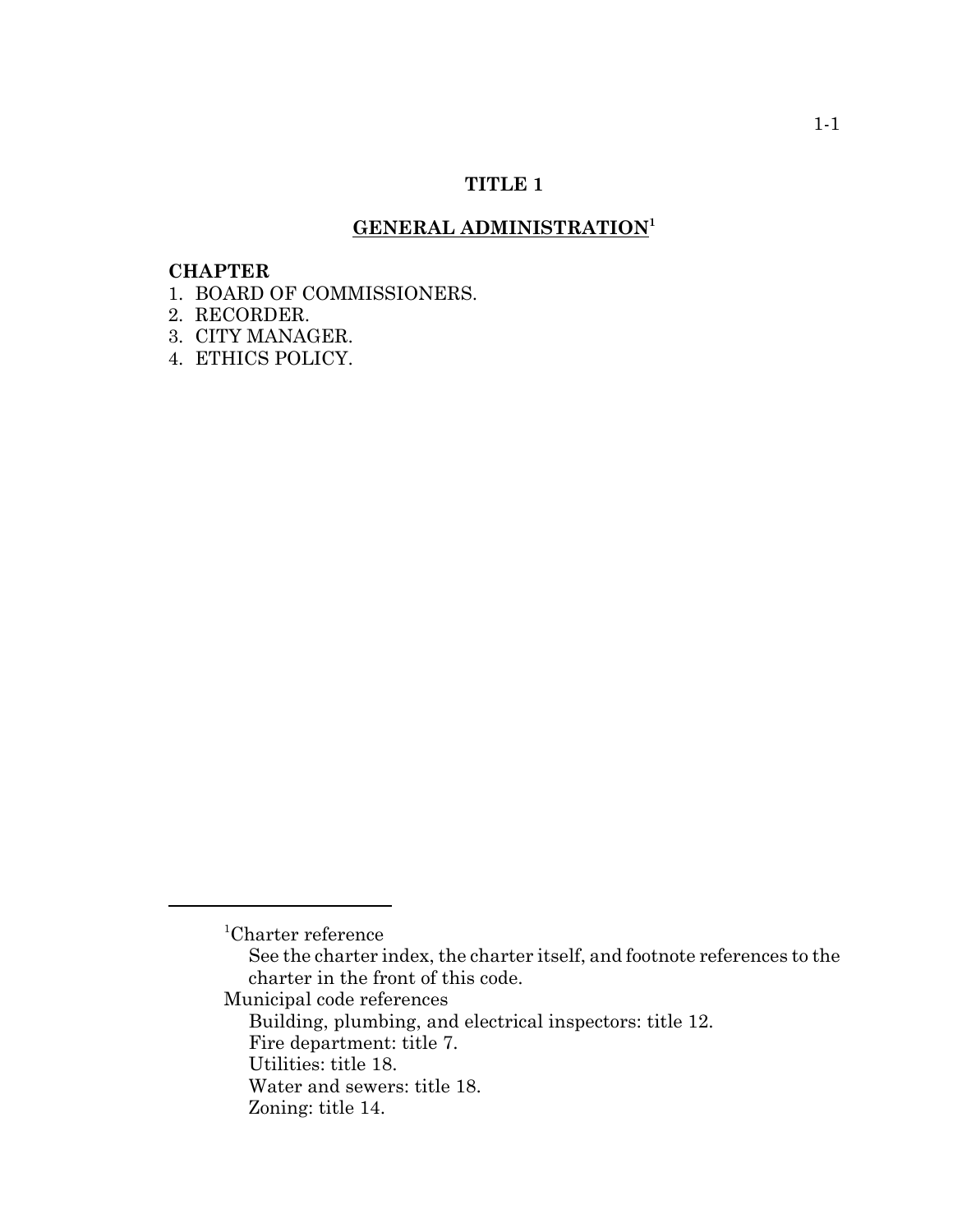### **BOARD OF COMMISSIONERS1**

### **SECTION**

- 1-101. Time and place of regular meetings.
- 1-102. Order of business.
- 1-103. General rules of order.
- 1-104. Ordinance adoption procedures.
- 1-105. Term of office.

**1-101. Time and place of regular meetings**. The board of commissioners shall hold regular monthly meetings at 7:00 P.M. on the third Monday of each month at the city hall. (1995 Code,  $\S$  1-101)

**1-102. Order of business**. At each meeting of the board of commissioners, the following regular order of business shall be observed unless dispensed with by a majority vote of the members present:

- (1) Call to order by the mayor.
- (2) Invocation.
- (3) Roll call by the recorder.

(4) Reading of minutes of the previous meeting by the recorder and approval or correction.

(5) Comments and grievances from citizens.

1 Charter reference

For detailed provisions of the charter related to the election, and to general and specific powers and duties of, the board of commissioners, see Tennessee Code Annotated, title 6, chapter 20. (There is an index at the beginning of chapter 20 which provides a detailed breakdown of the provisions in the charter.) In addition, see the following provisions in the charter that outline some of the powers and duties of the board of commissioners:

Appointment and removal of city judge: § 6-21-501.

Appointment and removal of city manager: § 6-21-101.

Compensation of city attorney: § 6-21-202.

Creation and combination of departments: § 6-21-302.

Subordinate officers and employees:  $\S 6-21-102$ .

Taxation

Power to levy taxes: § 6-22-108.

Change tax due dates: § 6-22-113.

Power to sue to collect taxes: § 6-22-115.

Removal of mayor and commissioners: § 6-20-220.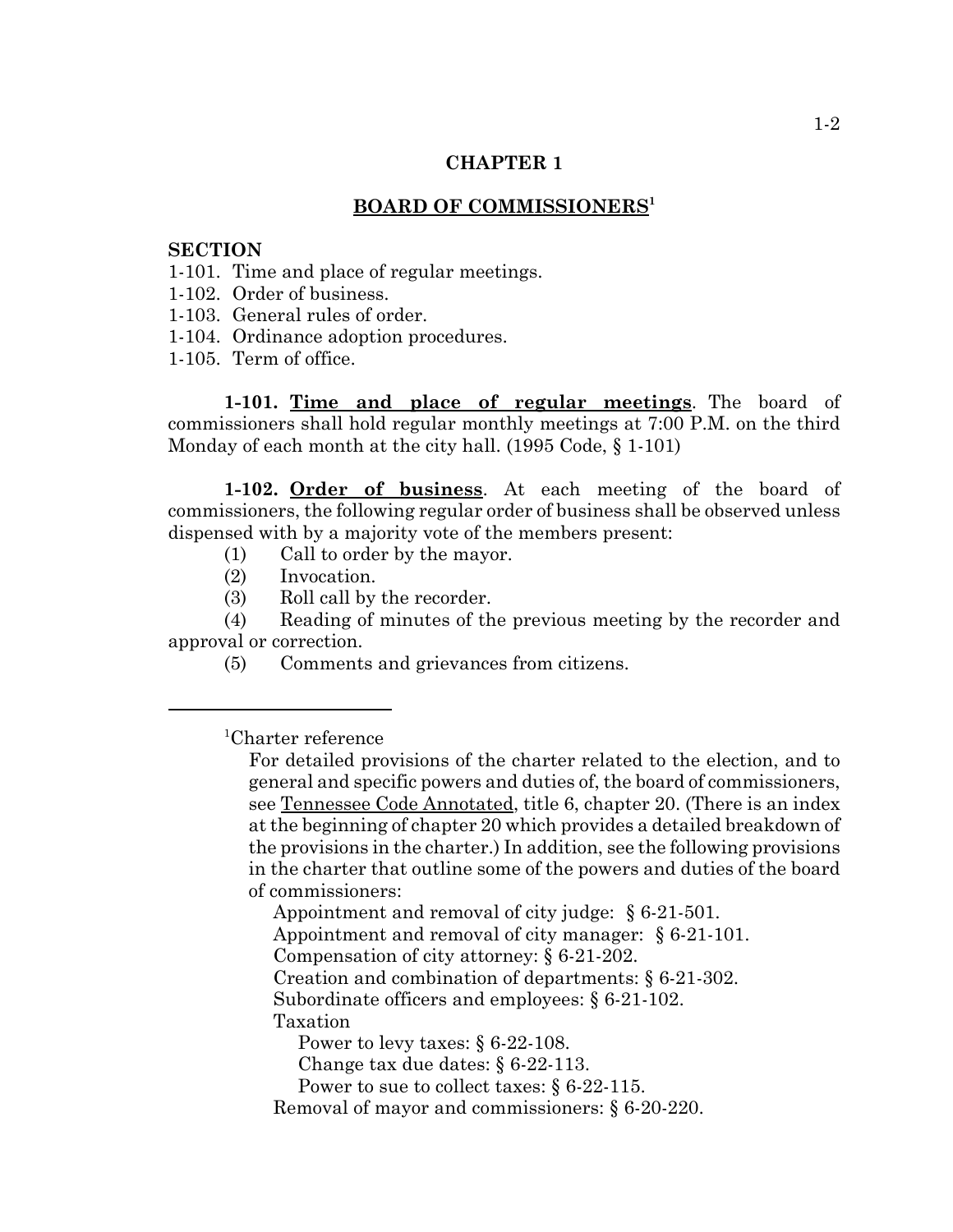(6) Communications from the mayor.

(7) Reports from committees, members of the board of commissioners, and other officers.

- (8) Old business.
- (9) New business.
- (10) Adjournment. (1995 Code, § 1-102, modified)

**1-103. General rules of order**. The rules of order and parliamentary procedure contained in Robert's Rules of Order, Newly Revised, shall govern the transaction of business by and before the board of commissioners at its meetings in all cases to which they are applicable and in which they are not inconsistent with provisions of the charter or this code. (1995 Code, § 1-103)

**1-104. Ordinance adoption procedures**. Under the authority of Tennessee Code Annotated, § 6-20-215, only the caption of ordinances are required to be read each time an ordinance is considered. (1995 Code, § 1-104)

**1-105. Term of office**. The commissioners shall be elected in the November general elections and every four (4) years thereafter shall be elected for a four (4) year term of office. (Ord. #13-01, Jan. 2013)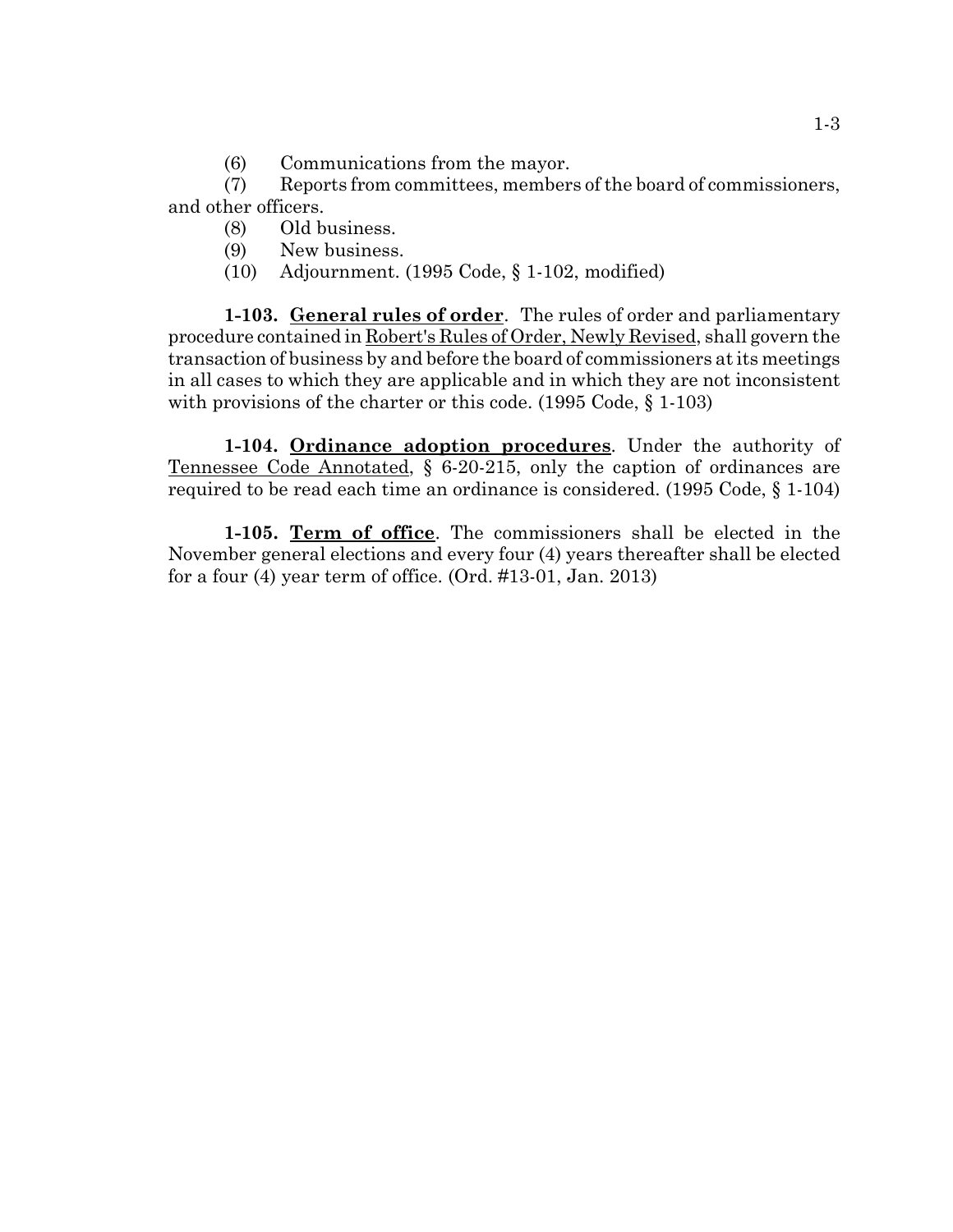### **RECORDER<sup>1</sup>**

## **SECTION**

- 1-201. To keep minutes, etc.
- 1-202. To perform general administrative duties, etc.
- 1-203. To be bonded.

**1-201. To keep minutes, etc**. The recorder shall keep the minutes of all meetings of the board of commissioners and shall preserve the original copy of all ordinances in a separate ordinance book. (1995 Code, § 1-201)

**1-202. To perform general administrative duties, etc**. The recorder shall perform all administrative duties for the board of commissioners for the city which are not assigned by the charter, this code, or the board of commissioners to another corporate officer. He shall also have custody of, and be responsible for maintaining all corporate bonds, records, and papers in such fireproof vault or safe as the city shall provide. (1995 Code, § 1-202)

**1-203. To be bonded**. Pursuant to Tennessee Code Annotated, § 6-21-104 the recorder shall, before entering upon his duties, execute a fidelity bond in the amount of five thousand dollars (\$5,000.00), with a surety company authorized to do business in the State of Tennessee as surety. (1995 Code, § 1-203)

<sup>1</sup> Charter references

For charter provisions outlining the duties and powers of the recorder, see Tennessee Code Annotated, title 6, chapter 21, part 4, and title 6, chapter 22. Where the recorder also serves as the treasurer, see Tennessee Code Annotated, title 6, chapter 22, particularly § 6-22-119.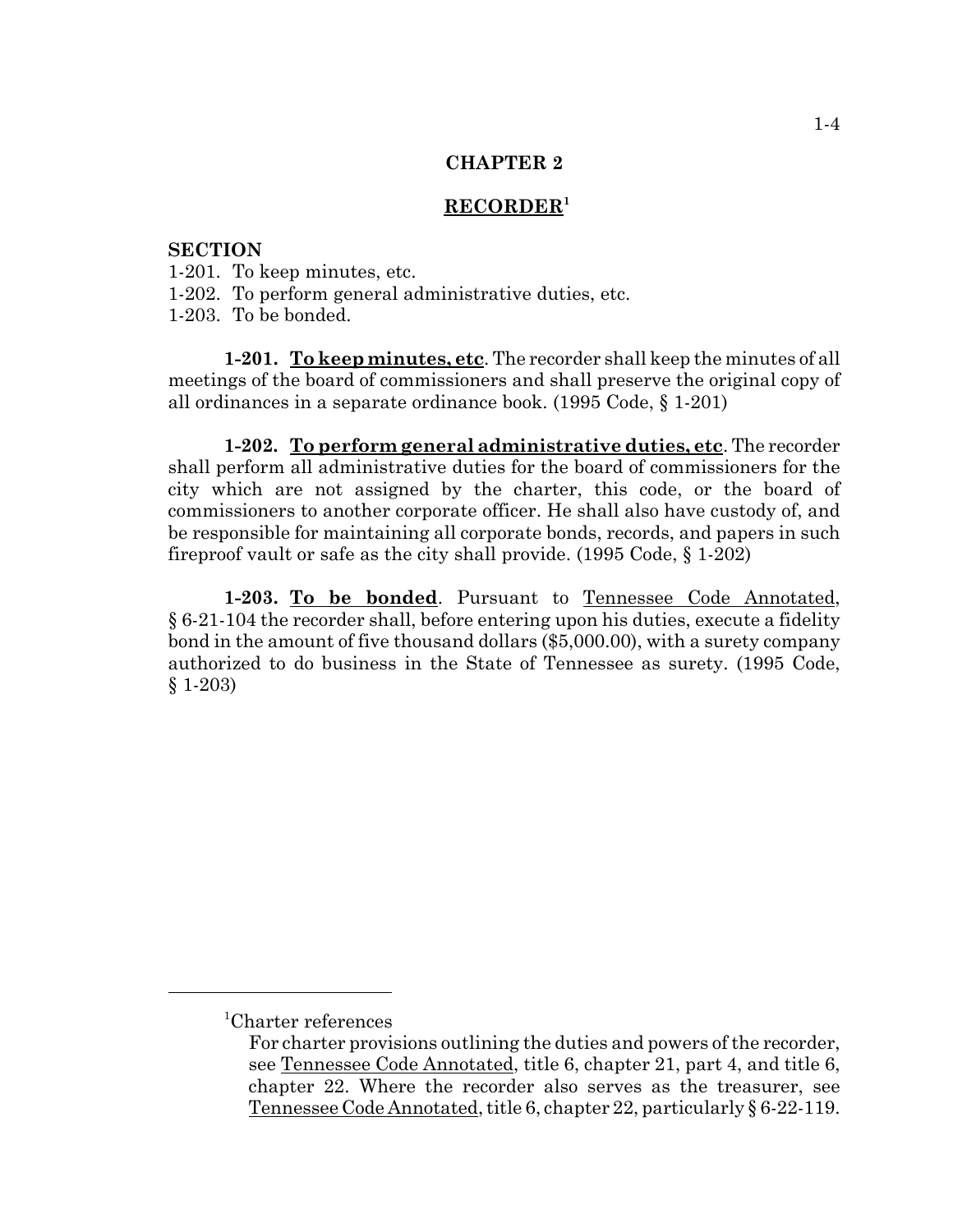### **CITY MANAGER<sup>1</sup>**

## **SECTION**

1-301. To be bonded.

1-302. Generally supervises city's affairs.

1-303. Purchasing.

1-301. To be bonded. Pursuant to Tennessee Code Annotated, § 6-21-104 the city manager shall, before entering upon his duties, execute a fidelity bond in the amount of five thousand dollars (\$5,000.00), with a surety company authorized to do business in the State of Tennessee as surety. (1995 Code, § 1-301)

**1-302. Generally supervises city's affairs**. The city manager shall have general supervision of all municipal affairs and may require such reports from the officers and employees as he may reasonably deem necessary to carry out his responsibilities. (1995 Code, § 1-302)

1-303. Purchasing.<sup>2</sup> The city manager is hereby authorized to purchase materials, supplies and equipment for the proper conduct of the city's business up to a maximum expenditure of five hundred dollars (\$500.00) without specific authorization of the board. (1995 Code, § 1-303)

Administrative head of city: § 6-21-107.

- Appointment and removal of officers and employees: §§ 6-21-102, 6-21-108, 6-21-401, 6-21-601, 6-21-701 and 6-21-704, 6-22-101.
- General and specific administrative powers: § 6-21-108.
- School administration: § 6-21-801.

Supervision of departments: § 6-21-303.

2 Charter reference

<sup>1</sup> Charter reference

For charter provisions outlining the appointment and removal of the city manager, see Tennessee Code Annotated, title 6, chapter 21, part 1, particularly § 6-21-101. For specific charter provisions related to the duties and powers of the city manager, see the sections indicated:

Powers and duties of city manager: § 6-21-108.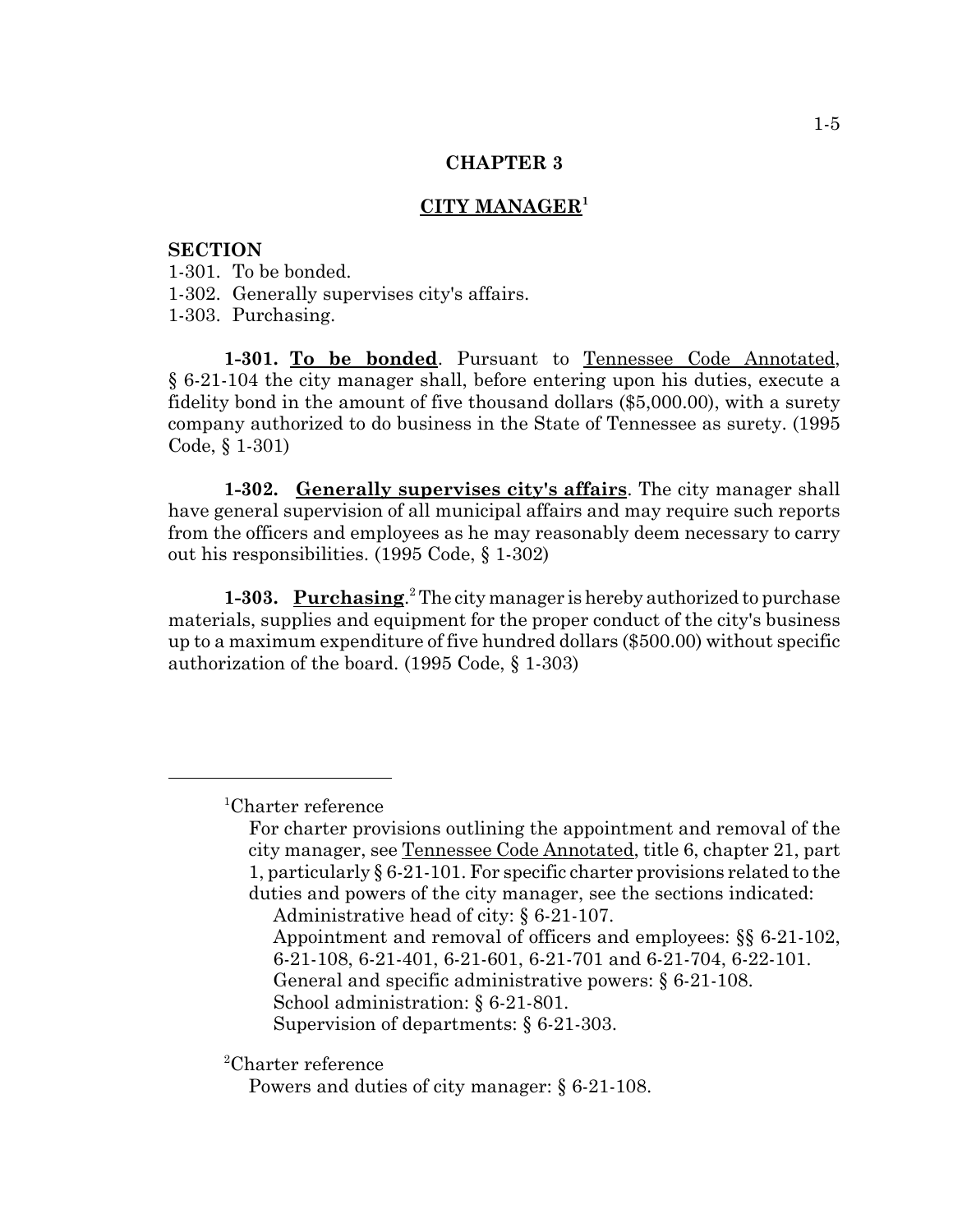## **ETHICS POLICY**

### **SECTION**

- 1-401. Applicability.
- 1-402. Definition of "personal interest."
- 1-403. Disclosure of personal interest by official with vote.
- 1-404. Disclosure of personal interest in non-voting matters.
- 1-405. Acceptance of gratuities, etc.
- 1-406. Use of information.
- 1-407. Use of municipal time, facilities, etc.
- 1-408. Use of position or authority.
- 1-409. Outside employment.
- 1-410. Ethics complaints.
- 1-411. Violations.

**1-401. Applicability**. This chapter is the code of ethics for personnel of the municipality. It applies to all full-time and part-time elected or appointed officials and employees, whether compensated or not, including those of any separate board, commission, committee, authority, corporation, or other instrumentality appointed or created by the municipality. The words "municipal" and "municipality" include these separate entities. (Ord. #7-01, March 2007)

**1-402. Definition of "personal interest."** (1) For purposes of §§ 1-403 and 1-404, "personal interest" means:

(a) Any financial, ownership, or employment interest in the subject of a vote by a municipal board not otherwise regulated by state statutes on conflicts of interest; or

(b) Any financial, ownership, or employment interest in a matter to be regulated or supervised; or

(c) Any such financial, ownership, or employment interest of the official's or employee's spouse, parent(s), step parent(s), sibling(s), child(ren), or step child(ren).

(2) The words "employment interest" include a situation in which an official or employee or a designated family member is negotiating possible employment with a person or organization that is the subject of the vote or that is to be regulated or supervised.

(3) In any situation in which a personal interest is also a conflict of interest under state law, the provisions of the state law take precedence over the provisions of this chapter. (Ord. #7-01, March 2007)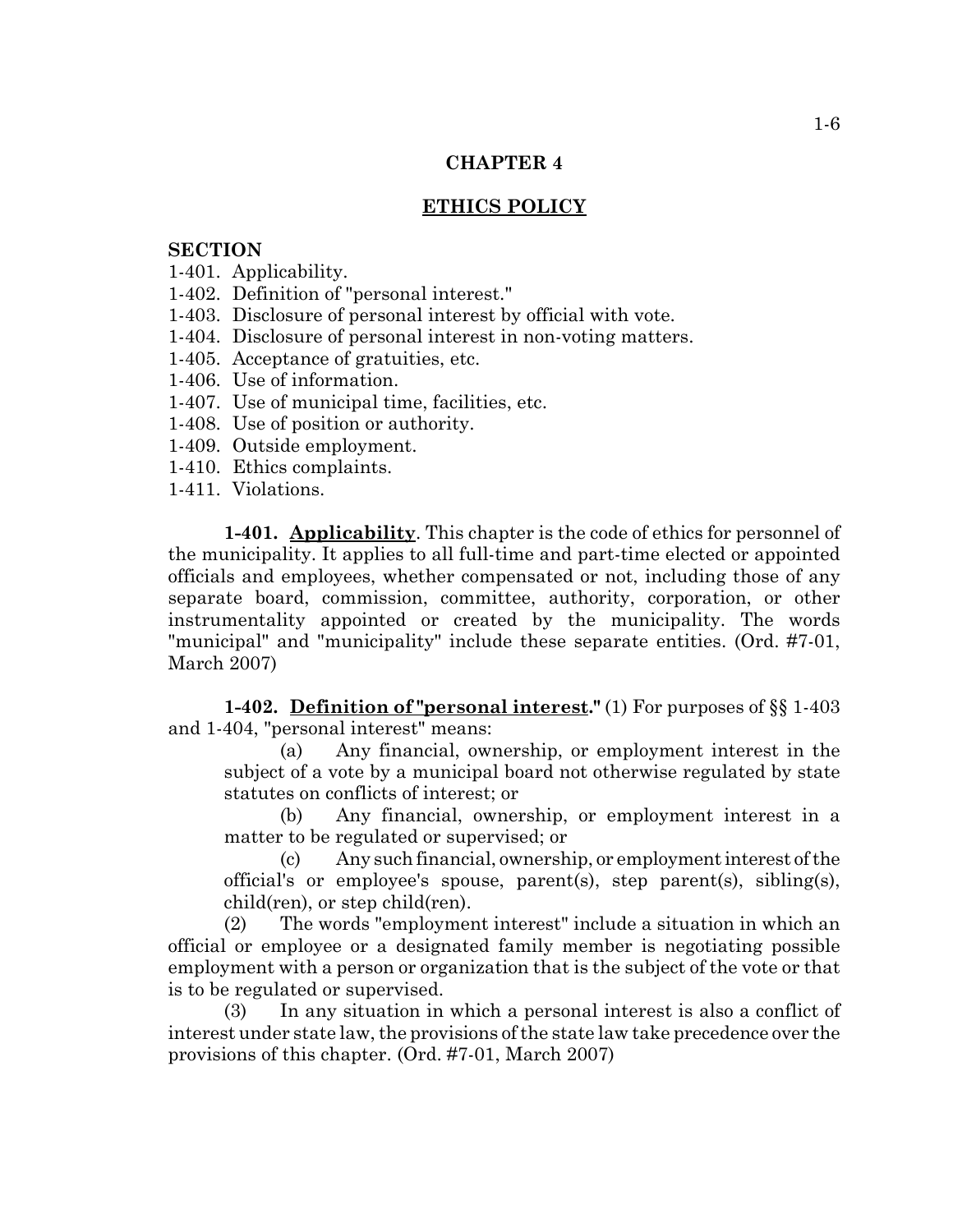**1-403. Disclosure of personal interest by official with vote**. An official with the responsibility to vote on a measure shall disclose during the meeting at which the vote takes place, before the vote and so it appears in the minutes, any personal interest that affects or that would lead a reasonable person to infer that it affects the official's vote on the measure. In addition, the official may recuse himself<sup>1</sup> from voting on the measure. (Ord. #7-01, March 2007)

**1-404. Disclosure of personal interest in non-voting matters**. An official or employee who must exercise discretion relative to any matter, other than casting a vote, and who has a personal interest in the matter that affects or that would lead a reasonable person to infer that it affects the exercise of the discretion shall disclose, before the exercise of the discretion when possible, the interest on a form provided by and filed with the recorder. In addition, the official or employee may, to the extent allowed by law, charter, ordinance, or policy, recuse himself from the exercise of discretion in the matter. (Ord. #7-01, March 2007)

**1-405. Acceptance of gratuities, etc**. An official or employee may not accept, directly or indirectly, any money, gift, gratuity, or other consideration or favor of any kind from anyone other than the municipality:

(1) For the performance of an act, or refraining from performance of an act, that he would be expected to perform, or refrain from performing, in the regular course of his duties; or

(2) That might reasonably be interpreted as an attempt to influence his action, or reward him for past action, in executing municipal business. (Ord. #7-01, March 2007)

**1-406. Use of information**. (1) An official or employee may not disclose any information obtained in his official capacity or position of employment that is made confidential under state or federal law except as authorized by law.

(2) An official or employee may not use or disclose information obtained in his official capacity or position of employment with the intent to result in financial gain for himself or any other person or entity. (Ord. #7-01, March 2007)

**1-407. Use of municipalities time, facilities, etc**. (1) An official or employee may not use or authorize the use of municipal time, facilities, equipment, or supplies for private gain or advantage to himself.

<sup>&</sup>lt;sup>1</sup>Masculine pronouns include the feminine. Only masculine pronouns have been used for convenience and readability.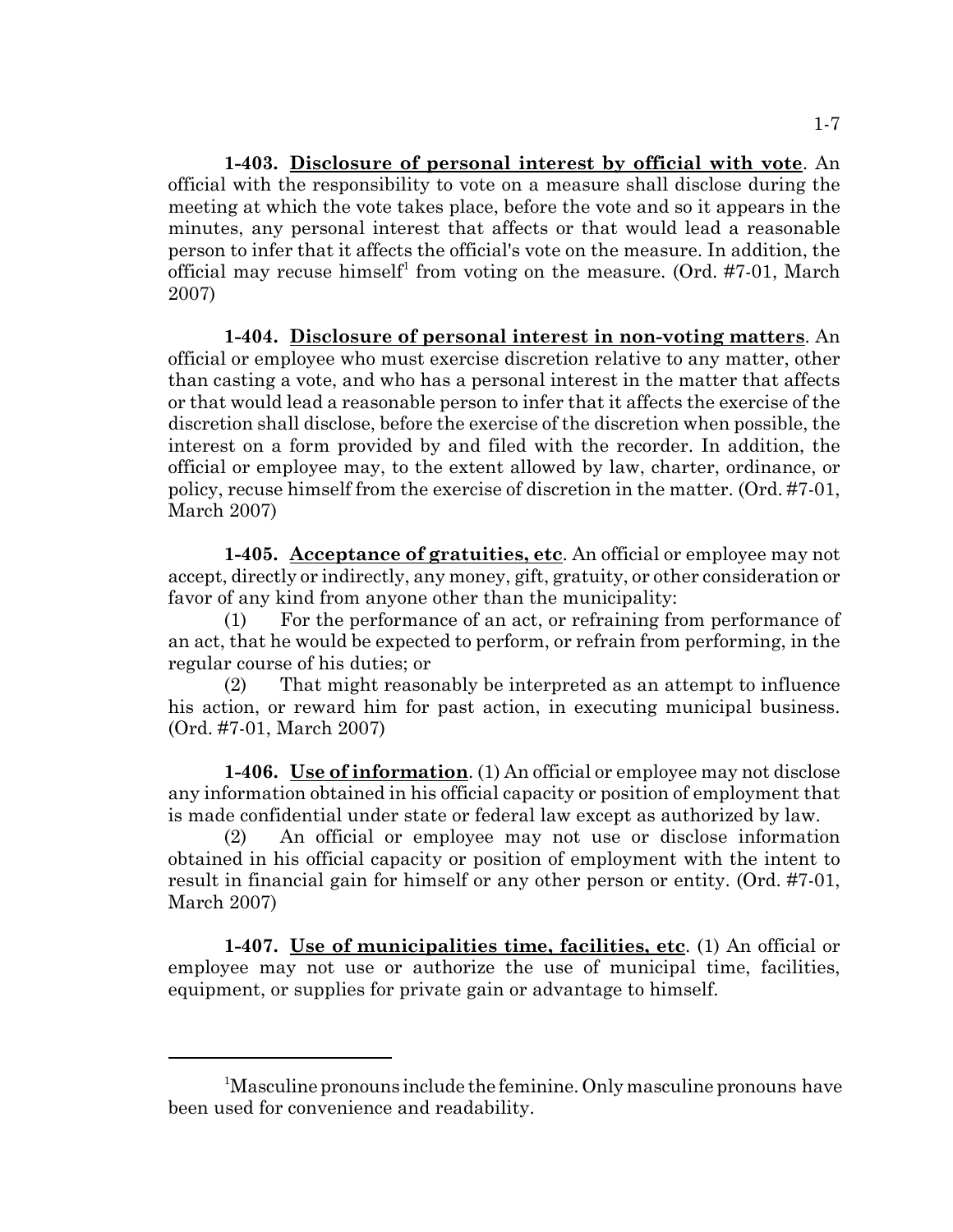(2) An official or employee may not use or authorize the use of municipal time, facilities, equipment, or supplies for private gain or advantage to any private person or entity, except as authorized by legitimate contract or lease that is determined by the governing body to be in the best interests of the municipality. (Ord. #7-01, March 2007)

**1-408. Use of position or authority**. (1) An official or employee may not make or attempt to make private purchases, for cash or otherwise, in the name of the municipality.

(2) An official or employee may not use or attempt to use his position to secure any privilege or exemption for himself or others that is not authorized by the charter, general law, or ordinance or policy of the municipality. (Ord. #7-01, March 2007)

**1-409. Outside employment**. An official or employee may not accept or continue any outside employment if the work unreasonably inhibits the performance of any affirmative duty of the municipal position or conflicts with any provision of the municipality's charter or any ordinance or policy. (Ord. #7-01, March 2007)

**1-410. Ethics complaints**. (1) The city attorney is designated as the ethics officer of the municipality. Upon the written request of an official or employee potentially affected by a provision of this chapter, the city attorney may render an oral or written advisory ethics opinion based upon this chapter and other applicable law.

(2) (a) Except as otherwise provided in this subsection, the city attorney shall investigate any credible complaint against an appointed official or employee charging any violation of this chapter, or may undertake an investigation on his own initiative when he acquires information indicating a possible violation, and make recommendations for action to end or seek retribution for any activity that, in the attorney's judgment, constitutes a violation of this code of ethics.

(b) The city attorney may request the governing body to hire another attorney, individual, or entity to act as ethics officer when he has or will have a conflict of interests in a particular matter.

(c) When a complaint of a violation of any provision of this chapter is lodged against a member of the municipality's governing body, the governing body shall either determine that the complaint has merit, determine that the complaint does not have merit, or determine that the complaint has sufficient merit to warrant further investigation. If the governing body determines that a complaint warrants further investigation, it shall authorize an investigation by the city attorney or another individual or entity chosen by the governing body.